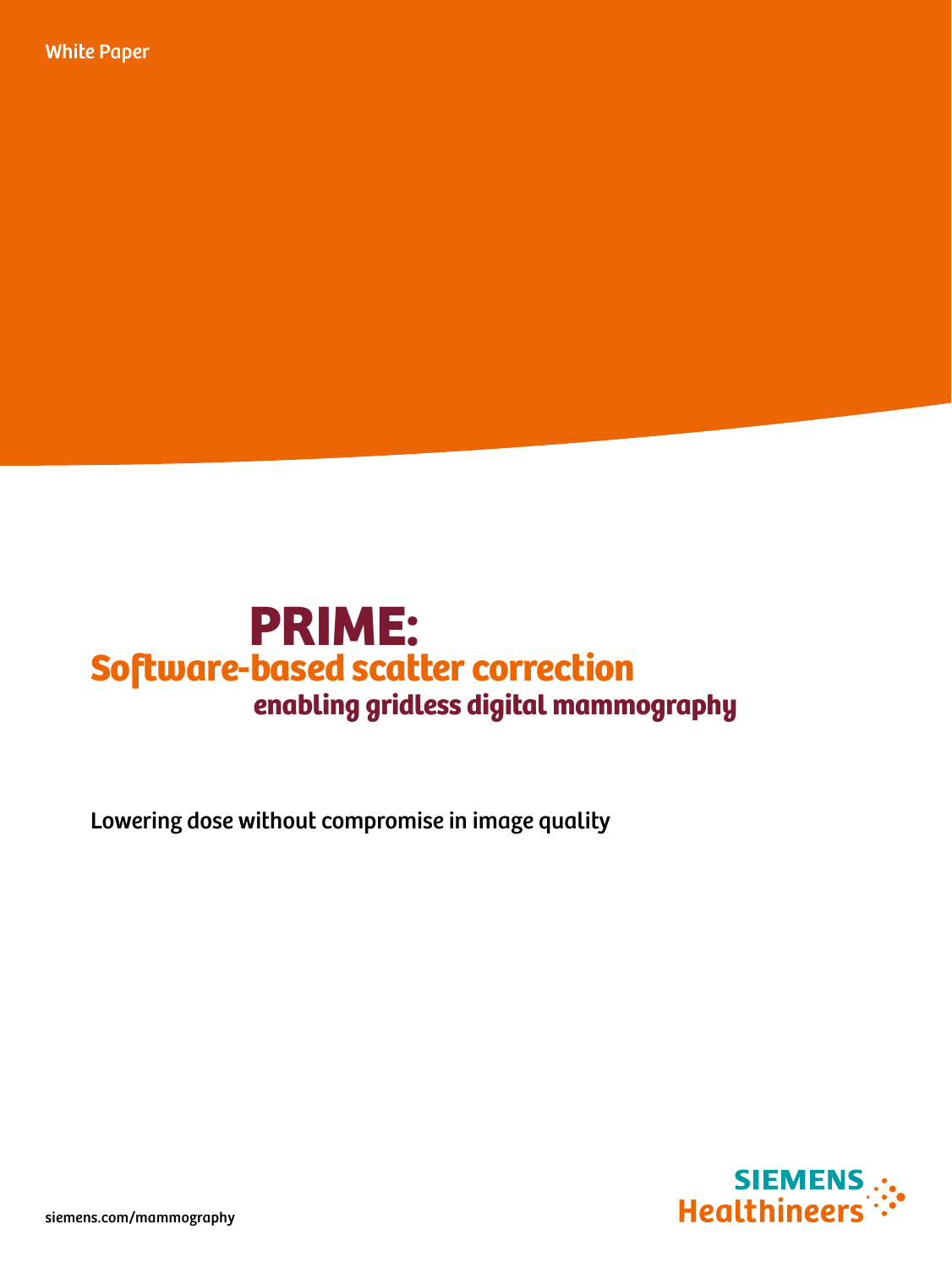# PRIME: enabling gridless digital mammography Software-based scatter correction

By Dejan Danilovic, PhD, and Astrid Hamann

- 1. What is dose in digital mammography and why is it important?
- 2. Methods to evaluate dose and image quality in mammography
- 3. PRIME Technology: Software-based scatter correction enabling gridless digital mammography at lower dose
- 4. Technical and clinical validation of PRIME Technology
- 5. Conclusion

### What is dose in digital mammography and why is it important

In X-ray imaging, the term "dose" is employed in different contexts and has several definitions. From a patient's standpoint, "dose" is typically taken to mean organ dose, which refers to the radiation energy absorbed and deposited per unit mass of human tissue. In mammography, Average Glandular Dose (AGD) is a decisive quantity describing radiation energy deposition. The SI unit for dose is the gray  $(1 Gy = 1 J/1 kg)$ .

Figure 1 illustrates the main dose parameters in mammography. An average breast is assumed to be composed of 50% adipose tissue and 50% glandular tissue. Since the risk of development of breast cancer in adipose tissue is minimal, radiation dosimetry is concerned only with the dose deposited in the glandular tissue. AGD cannot be measured and is calculated approximately from the specific tube output and tube load, using scaling factors based on Monte Carlo simulations to account for the irradiated X-ray spectrum, the breast thickness, and the signal-to-noise transfer performance of the imaging detector, often described in terms of detective quantum efficiency (DQE).

AGD is a frequently discussed issue in mammography, particularly in the context of screening, for the following reasons:

- 1. The majority of women undergoing screening are healthy and asymptomatic.
- 2. Low-energy (soft) X-rays are more readily absorbed by the tissue than other forms of radiation energy.
- 3. Glandular breast tissue has a relatively high sensitivity to radiation-induced cancer, particularly in young women.

Reducing patient dose is always an aim when working on technical improvements in mammography, but has to be weighed against the effects any such developments may have on image quality. Ideally, AGD should be as low as reasonably achievable (ALARA) without compromising image quality.

Average Glandular Dose (AGD) is an approximation of organ (i.e. patient) dose. AGD should be as low as reasonably achievable without compromising image quality.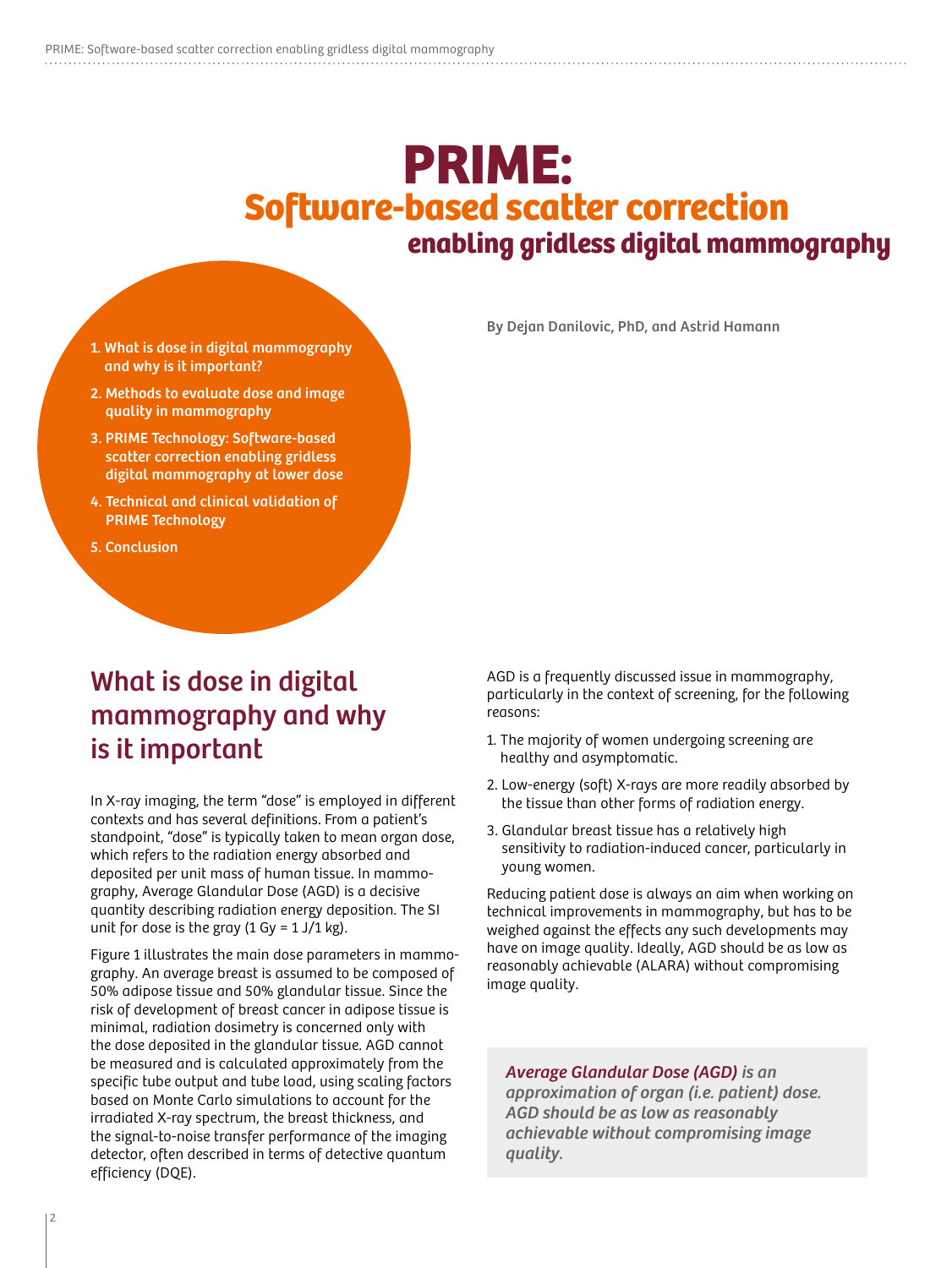

### 1.1 X-ray scattering

Mammography generally requires a high image quality for the detection of microcalcifications, masses, distortions, and other subtle features indicating malignant tissue. X-ray scattering by the breast tissue is a physical process degrading image quality [1].

The scattered radiation can be modeled by a lowfrequency and a high-frequency component. The lowfrequency component reduces the relative image contrast by a smoothly varying additive offset to the intensity values in the image. The high-frequency component decreases the contrast-to-noise ratio (CNR) by the additive noise of stochastic nature.

This paper describes a novel approach to reduce scattered radiation in the image, which permits the use of a lower incident dose and results in a lower AGD than in conventional anti-scatter solutions, without compromising image quality.

X-ray scattering by the breast tissue is a physical process degrading image quality.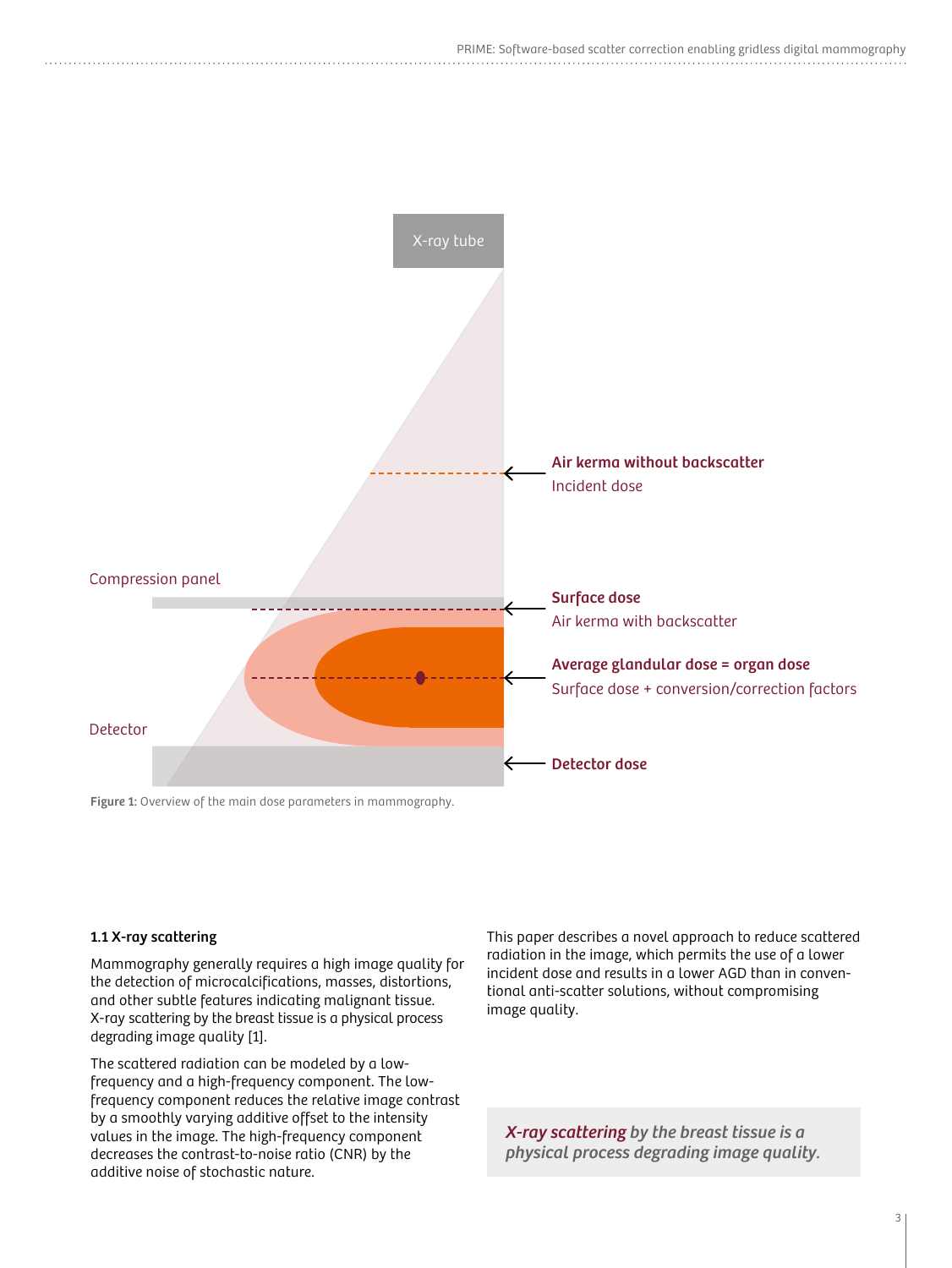### Methods to evaluate dose and image quality in mammography

According to European guidelines, the total radiation dose incurred during a single mammogram should not exceed 2.5 mGy for a standard breast thickness of 4.5 cm [2]. In full-field digital mammography (FFDM), the total AGD applied by a typical mammographic exposure is about 1 mGy per breast and lies below these regulations.

With regard to quality assurance, AGD is used to control and compare the performance of different mammography systems. When measuring and comparing doses, both dose and image quality measurements should be considered.

Three approaches are commonly used to compare dose and image quality in mammography: CDMAM phantom, PMMA phantom, and clinical data.

#### 2.1 CDMAM phantom

Contrast detail mammography (CDMAM) phantoms, illustrated in Figure 2, are commonly employed for image quality assurance purposes in digital mammography and are also used by the National Health Service (NHS) in the United Kingdom for image quality comparisons [3, 4]. A CDMAM phantom consists of gold disks of varying thicknesses and diameters arranged in a 16 x 16 matrix. To be able to assess image quality, a "threshold thickness" is determined for the disks. This is the minimum thickness of the first gold disk of a certain diameter to be visible in an FFDM image. The dose needed to achieve visibility for a particular disk in a scan can then be used to compare the dose required for a given image quality with different mammography systems.

However, this dose cannot be directly related to the applied dose during mammography exams, as it merely represents a theoretical threshold value. The properties of a clinical image are dependent on many other factors, and the images themselves are intended to be suitable for diagnostic use. As such, the results of a CDMAM phantom measurement provide information about the dose required for given image quality under technical conditions, but not about the dose applied to a patient in a clinical setting.

#### 2.2 PMMA phantom

To evaluate AGD in the course of quality assurance activities, European guidelines recommend polymethylmethacrylate (PMMA) phantoms made up of stacked PMMA plates (Figure 3) [2]. They absorb radiation in a manner similar to real breast tissue.

A PMMA phantom is imaged with different numbers of blocks in a stack, corresponding to thin and thick breasts, and the entrance air kerma (kinetic energy released per unit mass) is recorded for each thickness. AGD is

calculated using the exposure factors selected by the automatic exposure control (AEC) for the given PMMA thickness and the measured entrance surface air kerma. The AGD values attained are then compared to the acceptable and achievable maximum AGD levels published by the European authorities. This method was also used by Dance et al. [5] to compare breast dose in tomosynthesis.

Although AGD calculated in this way comes close to the patient dose actually applied, the values are not completely consistent with each other. The applied patient dose is highly dependent on the AEC exposure parameters, which are adjusted according to the dense parts of an imaged breast. Since the PMMA phantom is homogeneous, the effects of AEC do not impact the applied dose and are not represented in the calculated phantom dose values. Furthermore, PMMA is slightly more dense than the compressed breast, necessitating the use of conversion factors in calculations (e.g. 70 mm PMMA is equivalent to 90 mm compressed breast).



Figure 2: CDMAM phantom of Artinis medical systems used for image quality assessment in digital mammography.



Figure 3: Example of a PMMA phantom.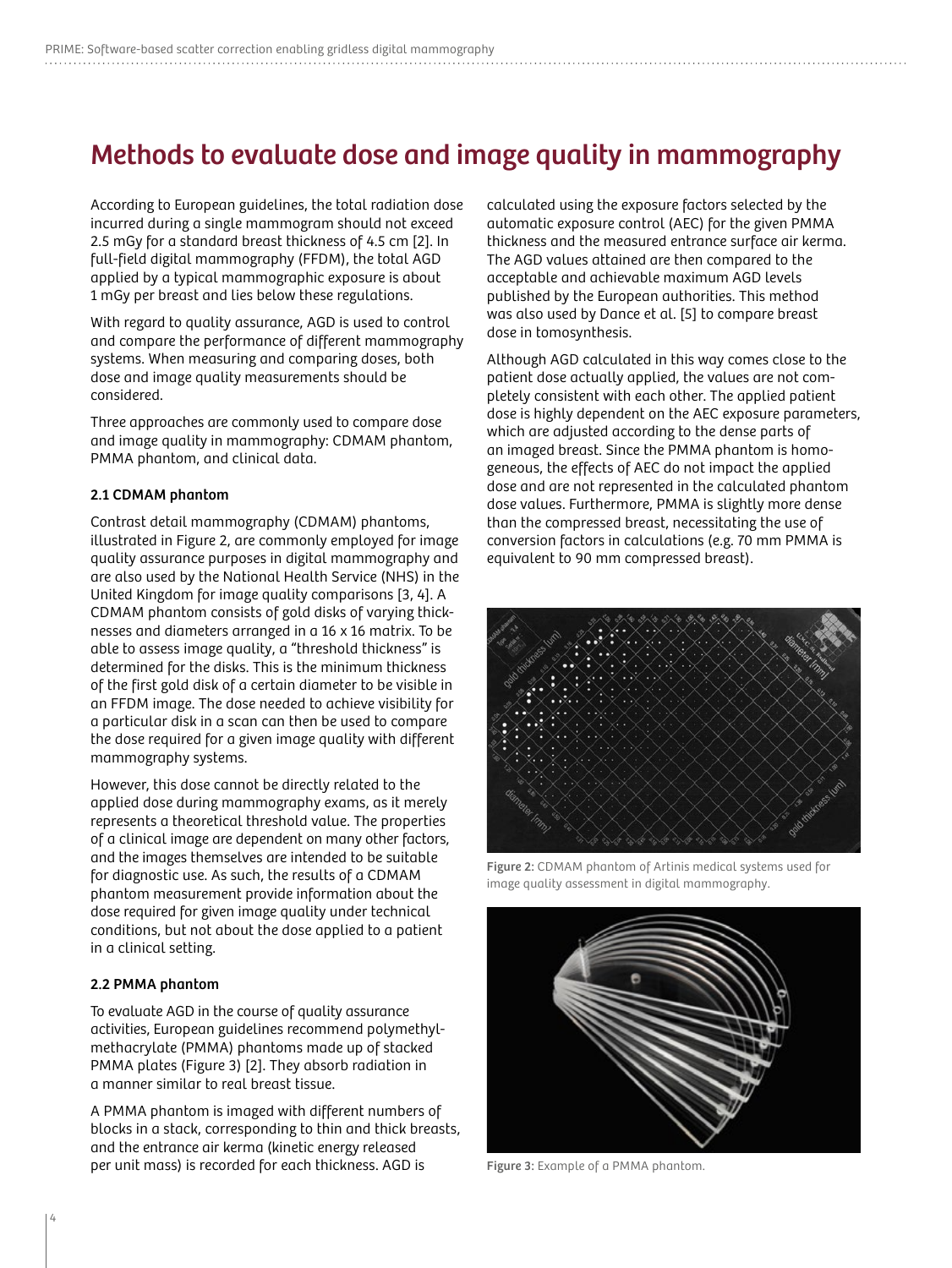#### 2.3 Clinical data

The actual dose applied to a patient can be best approximated within the scope of clinical studies, optimally with > 1000 cases [6-8]. AGD is recorded in the Digital Imaging and Communications in Medicine (DICOM) header of digital images, and it is therefore possible to analyze and evaluate large numbers of measurements. Equivalent populations should be selected for such analyses because patient population dose can differ across different screening regions.

The dose calculated during actual examinations includes the influence of breast density on the chosen AEC exposure parameters.

Although this method is not directly standardized for image quality, it is possible to measure diagnostic accuracy using benchmarks such as the detection rate and recall rate for mammography examinations. In this way, dose can be standardized for a clinical outcome rather than for a technical image quality.

Three approaches used to compare dose are: CDMAM phantom, PMMA phantom, and clinical data (Table 1).

|                                      | <b>CDMAM</b> phantom                                                          | <b>PMMA</b> phantom                                             | <b>Clinical study</b>                                                                                                   |
|--------------------------------------|-------------------------------------------------------------------------------|-----------------------------------------------------------------|-------------------------------------------------------------------------------------------------------------------------|
| <b>Measured values</b>               | Dose required to display<br>the threshold thickness of<br>gold disks          | AGD                                                             | AGD                                                                                                                     |
| Pro                                  | + Standardized for image<br>quality                                           | + Breast thickness included                                     | + Measures dose applied<br>to actual patients<br>+ AEC influence addressed<br>+ Standardized for<br>diagnostic accuracy |
| Con                                  | - Standardized for image<br>quality: Breast anatomy<br>not taken into account | - Homogenous material<br>limits breast anatomy<br>effect on AEC | - Not standardized<br>for image quality<br>(no phantom)<br>- Large number of<br>measurements<br>(patients) required     |
| Assessment of actual<br>applied dose |                                                                               | $\ddot{}$                                                       | $++$                                                                                                                    |

Table 1: Summary of measurement techniques for comparing dose in digital mammography.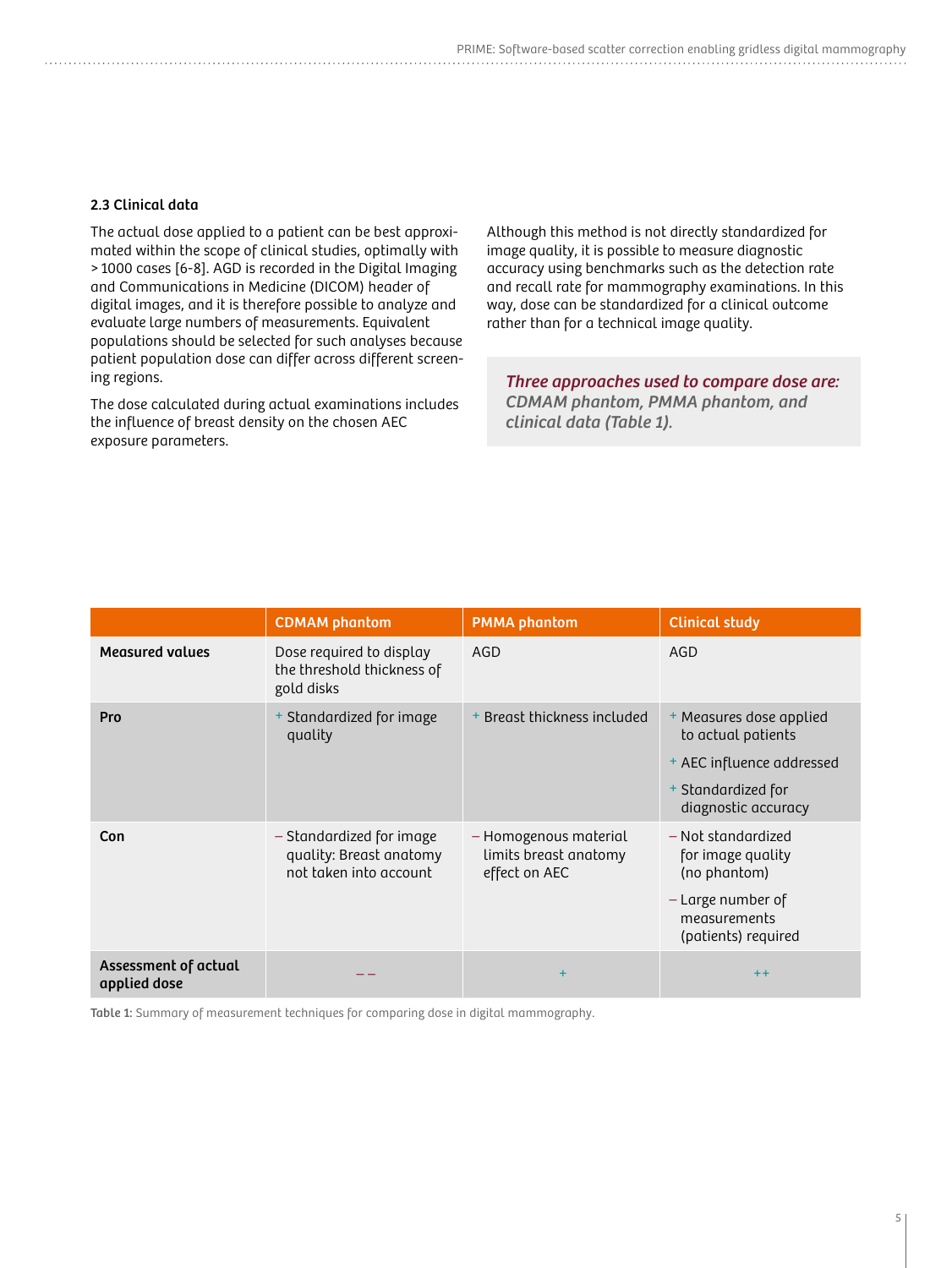### PRIME Technology: Software-based scatter correction enabling gridless digital mammography at lower dose

#### 3.1 Anti-scatter grid

Conventionally, an anti-scatter grid is placed between the breast and the detector to reduce the image degrading effects of X-ray scattering. However, the grid not only attenuates scattered radiation but also primary radiation reaching the detector: it lowers the detector dose (Figure 1) [9].

The lower detector dose due to the attenuation of the grid has to be compensated for by a higher incident dose, which in turn increases AGD (Figure 1).

#### 3.2 Software-based scatter correction

If mammography is performed without an anti-scatter grid, software-based scatter correction (SBSC) as a novel strategy can reduce scattering effects [10-12]. SBSC algorithms estimate a low-frequency component of the scattered radiation and subtract it from the measured image [13]. Effects of a high-frequency scatter component are diminished indirectly by a larger amount of primary radiation reaching the detector without the grid.

#### 3.3 PRIME algorithm

Siemens Healthineers developed PRIME (Progressive Reconstruction Intelligently Minimizing Exposure), a dedicated SBSC algorithm that enables gridless digital

mammography at lower dose, without compromising image quality. PRIME Technology estimates a scatter field by using 2D scatter kernels [14, 15] generated via Monte Carlo simulations based on object properties, object geometry, and acquisition parameters (tube voltage and filter/anode combination). Figure 4 shows a simplified illustration of the PRIME algorithm.

Scatter correction takes only seconds longer than standard image post-processing in grid-based acquisition and will not affect the usual workflow during screening mammography.

In 2013, PRIME Technology was 510k cleared by the U.S. Food and Drug Administration. It is optionally available on the Mammomat Inspiration FFDM systems (upgrade possible) in all countries. Mammomat Inspiration FFDM systems (upgrade possible) in all countries.

PRIME (Progressive Reconstruction Intelligently Minimizing Exposure) algorithm corrects scatter and enables gridless digital mammography at lower dose, without compromising image quality.



Figure 4: Simplified illustration of the PRIME algorithm for scatter correction [13]. PRIME Technology estimates and subtracts the low-frequency component of the scattered radiation in a process of convolution, using a database with 2D scatter kernels. Effects of the high-frequency component of the scattered radiation are reduced indirectly through a larger amount of primary radiation reaching the detector with gridless image acquisition.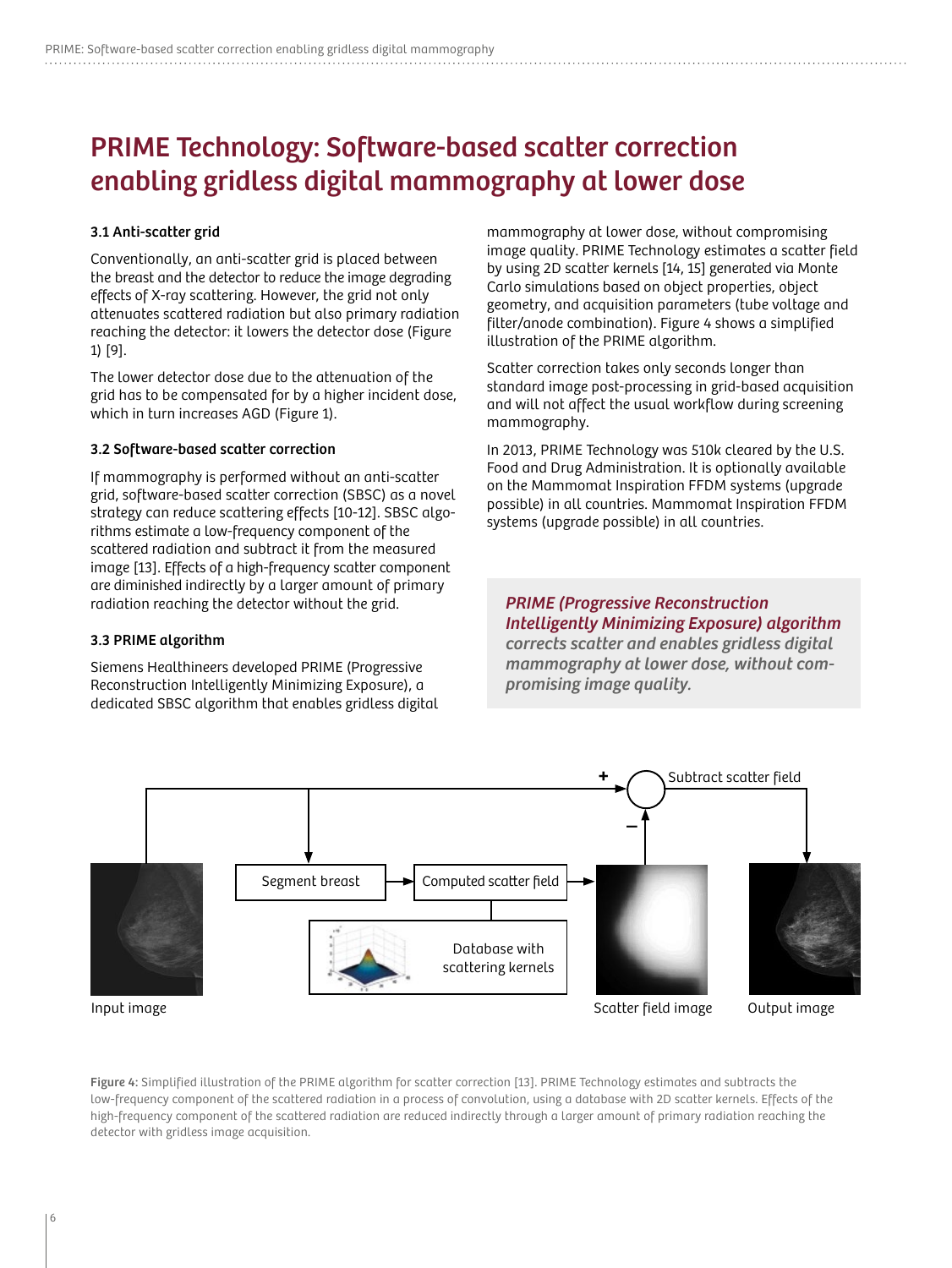## Technical and clinical validation of PRIME Technology

#### 4.1 Radiation dose reduction: Phantom and clinical study by Fieselmann et al. [13]

The phantom study assessed potential surface dose reduction with gridless acquisition and PRIME Technology versus standard acquisition with a grid, while providing the same CNR. The study also examined a difference in contrast-detail visibility [2] for gridless acquisition at this reduced dose level compared with grid-based acquisition.

Methods: To study dose reduction, PMMA phantoms (20-70 mm thick, in 10 mm steps) were placed on the detector of Siemens Mammomat Inspiration and were covered partly by a 0.2 mm aluminum foil. Sets of images were acquired using AEC with a grid, or using varying exposure times without a grid for the same beam quality (i.e. tube voltage and filter/anode combination) as for AEC. The CNR was determined for two regions of interest (1 cm2 squares), one placed inside and the other outside the aluminum foil area [13]. Each PMMA thickness was converted to an equivalent compressed breast thickness (ECBT) [16]. Dose reduction factors were computed for gridless image acquisition (Figure 5).

In a study of contrast-detail visibility, images acquired with 20-70 mm thick phantoms composed of PMMA blocks and CDMAM were evaluated using the automatic scoring software CDCOM [17]. The contrast-detail curves were constructed for each phantom thickness.



Figure 5: Surface dose reduction for gridless vs. grid-based acquisition ranged from 11% to 35% as a function of the ECBT (phantom study)\* [13].

Findings: The dose reduction factor depended on the ECBT (Figure 5). Generally, with increasing breast thickness, the scatter fraction [18] and the additive noise increase, requiring more primary radiation (allowing less dose reduction) to achieve the same CNR as with a grid.

Figure 6 illustrates a contrast-detail curve comparison for grid-based versus gridless acquisition for a phantom thickness of 30 mm. The paired curves were similar to each other for all phantom thicknesses, suggesting that similar image quality can be obtained with both acquisition techniques despite dose reduction with gridless acquisition.

The clinical part of the study investigated dose-reduced gridless acquisition under realistic clinical conditions [13].

Methods: In 75 women recalled for further diagnostic mammograms after screening, two exposures were made during the same compression phase, first in the AEC mode with a grid, then without a grid and with a dose reduced by decreasing the tube current-time product according to the results of the phantom study, while keeping all other acquisition parameters constant. The images acquired without a grid were processed with PRIME Technology before their finalization using standard mammographic image processing algorithms [19]. 0.20 0.25 w<br>b<br>ir



Figure 6: Pair of contrast-detail curves (log-log plots) illustrating similar image quality for grid-based acquisition and dose-reduced gridless acquisition plus PRIME Technology (phantom study) [13]. **Fi**<br>si<br>gr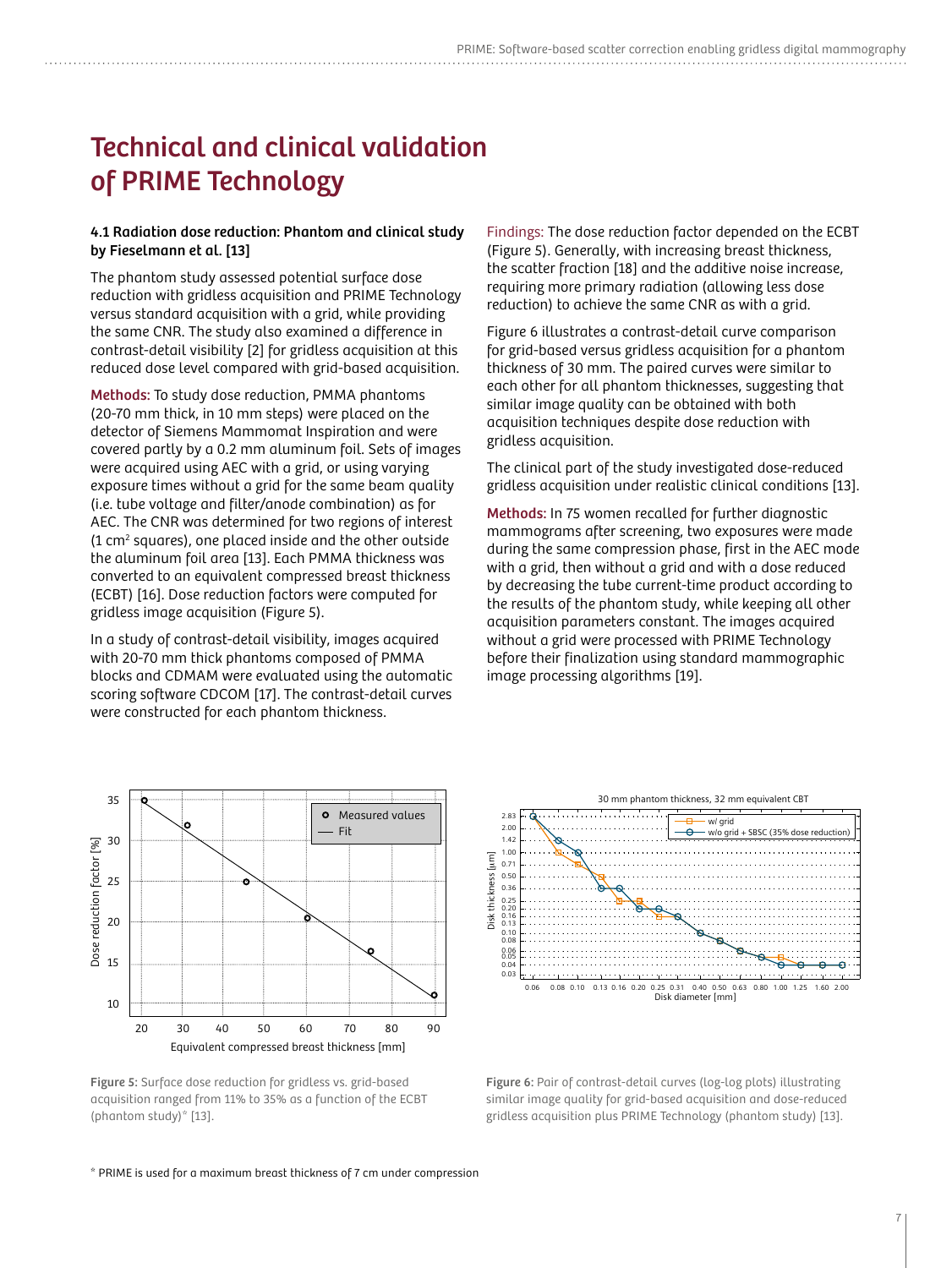In a subsequent blinded reading of image pairs side-byside, five experienced radiologists compared the two images on a 7-point scale  $(-3, -2, ..., +3)$  for several categories reflecting image quality. Based on biostatistical considerations, non-inferiority of the gridless technique for any category was assumed for a mean rating > -0.3 points on the 7-point scale, which was statistically tested by a one-sided t-test with the threshold set to -0.3.

**Findings:** The women (56  $\pm$  5 years old) had compressed breast thickness (CBT) of  $57 \pm 15$  mm (28 to 87 mm), with the breast density ratings: ACR 1 (4%), ACR 2 (53%), ACR 3 (33%), ACR 4 (10%). Mammographic findings were: masses (57%), microcalcifications (41%), and architectural distortions (20%) [13].

While the absolute AGD reduction with gridless acquisition plus PRIME Technology was similar across CBT ranges (Figure 7), the relative AGD reduction ranged from 12% (CBT: 85-94 mm) to 32% (CBT: 25-34 mm). The relative dose reduction factors were comparable to that in the phantom study [13], with minor differences attributable to the limited, discrete choice of exposure values available in the manual exposure mode, and to the variation of breast composition in the population. In principle, a higher dose is necessary for thicker breasts which – in combination with a smaller relative dose reduction for thicker breasts – leads to a similar absolute reduction.

The reading study results are shown in Table 2. P-values indicate highly significant non-inferiority of dose-reduced gridless acquisition combined with PRIME Technology.



Figure 7: The absolute AGD reduction with gridless acquisition plus PRIME Technology was 0.26 ± 0.06 mGy (mean ± SD) and similar across CBT ranges (clinical study) [13].

Dose reduction with preserved image quality was confirmed in a first phantom and clinical study with PRIME Technology.

| Category                            | <b>Mean</b> | <b>SD</b> | P-value      |
|-------------------------------------|-------------|-----------|--------------|
| Overall image quality               | 0.07        | 0.31      | $< 10^{-14}$ |
| Visibility of                       |             |           |              |
| • Tissue near the breast edge       | 0.00        | 0.16      | $< 10^{-24}$ |
| • Structures in the pectoral muscle | 0.09        | 0.29      |              |
| • Noise                             | 0.01        | 0.22      | $< 10^{-17}$ |
| Diagnostic certainty of             |             |           |              |
| • Mass                              | 0.12        | 0.30      | 0.12         |
| • Microcalcification                | 0.08        | 0.42      | 0.08         |
| • Architectural distortion          | 0.18        | 0.28      | 0.18         |

Table 2: Results from the reading study comparing image pairs (clinical study) [13]. A positive mean value denotes a preference for dose-reduced gridless acquisition plus PRIME Technology over grid-based acquisition. Very low P-values indicate highly significant non-inferiority of the gridless option.

#### 4.2 Image quality improvement: Phantom study by Binst et al. [20]

Methods: Images of 20-70 mm thick phantoms composed of PMMA blocks and CDMAM, acquired with Siemens Mammomat Inspiration, were evaluated for contrast-detail visibility using the automatic scoring software CDCOM [17]. As CDCOM was previously proven only for grid-based acquisition, the study validated CDCOM for gridless acquisition [20].

Images of the PMMA blocks were obtained in the AEC mode. For each phantom thickness, exposure parameters were recorded. The same exposure parameters were then set manually for the CDMAM configurations of corresponding equivalent thicknesses, while varying the tube current-time product (mAs) to  $\pm$  60% and  $\pm$  156% of the values with AEC [20].

Altogether, 960 CDMAM images were obtained for four scatter conditions (with a grid, without a grid, PRIME Technology without a grid with PMMA used as "breast thickness", and PRIME Technology without a grid with ECBT used as "breast thickness"), six phantom thicknesses, five dose levels, and eight images for each condition.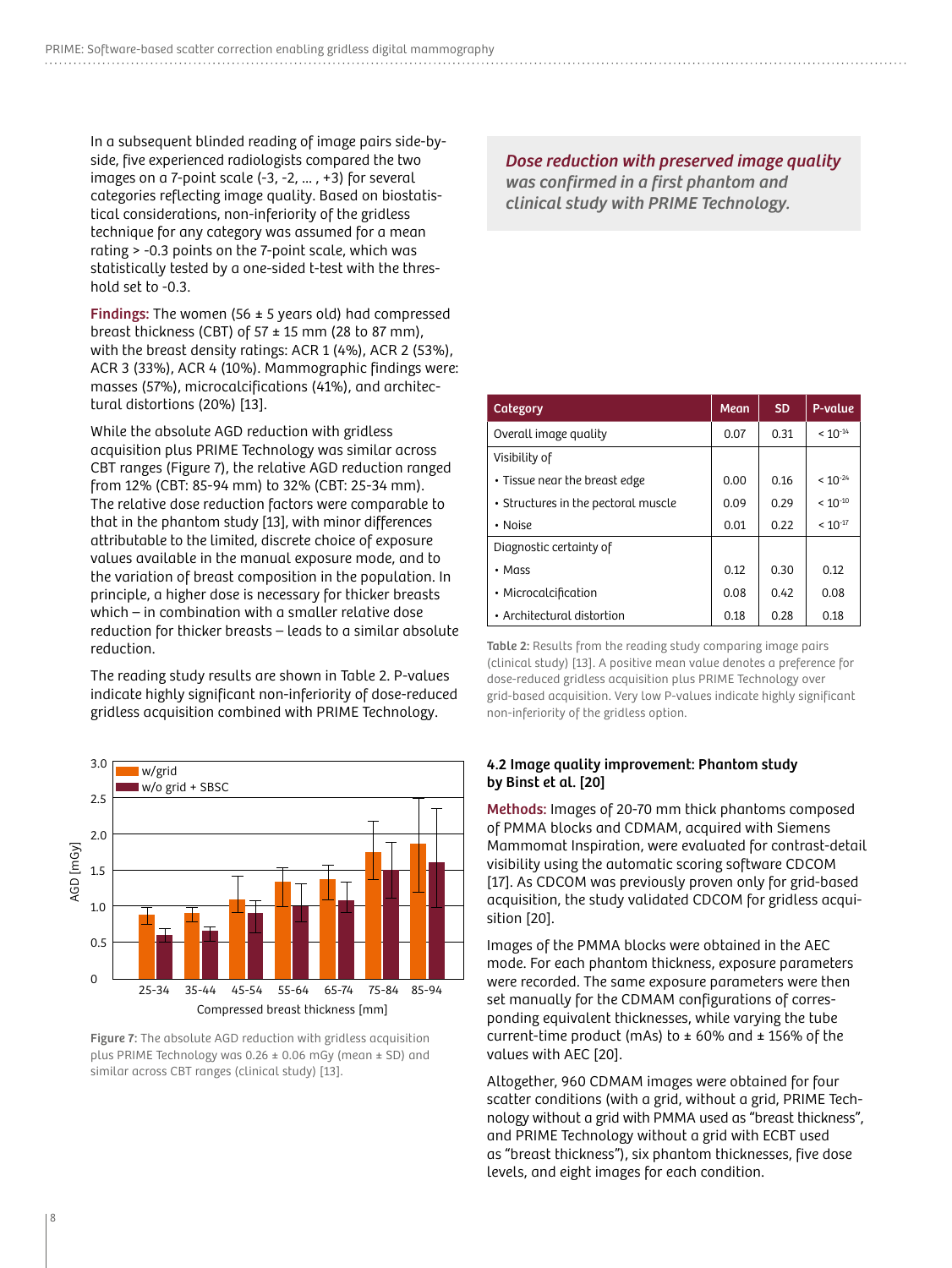To assess AGD reduction for gridless acquisition (with and without PRIME Technology) versus standard acquisition with a grid, AGD for each exposure was calculated using the method of Dance [16].

Findings: PRIME Technology did not influence CDCOM readings compared with gridless acquisition without PRIME Technology, but image homogeneity [2] was improved (Figure 8), correcting the cupping artefacts, i.e. intensity bias. These artefacts can lead to serious misclassifications, especially when intensity-based segmentation algorithms are used to classify tissue on images [21].

Image homogeneity is improved with PRIME Technology.



Figure 8: Improved image homogeneity with PRIME Technology has the potential to overcome cupping artefacts, i.e. intensity bias (phantom study) [20]. The Y-direction is parallel to the chest wall.

#### 4.3 Clinical evidence: Large-scale clinical study by Larsen et al. [8]

Cancer detection rate, recall rate, and cancer detection specificity are three commonly used performance indicators (benchmarks) for screening mammography. A large population study presented by Dr. Lisbet Larsen at the European Society of Radiology (ECR) annual conference in 2015 compared these performance indicators for grid-based acquisition and dose-reduced gridless acquisition combined with PRIME Technology.

Methods: The study was conducted in Southern Denmark during 12 months before and 5 months after the complete change from conventional grid-based digital mammography to gridless acquisition with PRIME Technology. The PRIME algorithm was incorporated in one and the same Siemens Mammomat Inspiration system. For study purposes, population characteristics and the true breast cancer prevalence rates were considered to be equivalent for the two time intervals associated with the two screening methods.

Findings: The turning point was December 2013, before which 50,071 women received grid-based screening and after which 22,117 women underwent dose-reduced gridless screening combined with PRIME Technology. The study results are summarized in Table 3.

Screening performance indicators were equivalent for grid-based and gridless screening. In particular, the cancer detection rate was identical (0.55%). There was no statistical difference in the recall rate (2.59% grid-based vs. 2.44% gridless with PRIME Technology) or specificity (97.96% vs. 98.11%).

Performance indicators for screening mammography were equivalent for PRIME (22,117 women) and conventional grid-based screening (50,071 women) in terms of the cancer detection rate (5.5/1000), recall rate (2.5%), and specificity (98%).

| <b>Screening method</b>                | Number of<br>women screened | <b>Screening</b><br>interval | <b>Recall rate</b><br>[NR /NW] | <b>Cancer detection</b><br>rate [NC /NW] | <b>Specificity</b><br>$[1-(NR-NC)/NW]$ |
|----------------------------------------|-----------------------------|------------------------------|--------------------------------|------------------------------------------|----------------------------------------|
| Grid-based without<br>PRIME Technology | 50,071                      | 12 months                    | 2.59%<br>$(2.45 - 2.73)$       | $0.55\%$<br>$(0.49 - 0.62)$              | 97.96%<br>$(97.84 - 98.09)$            |
| Gridless with<br>PRIME Technology      | 22,117                      | 5 months                     | 2.44%<br>$(2.23 - 2.64)$       | 0.55%<br>$(0.45 - 0.64)$                 | 98.11%<br>$(97.93 - 98.29)$            |

Table 3: Performance indicators (benchmarks) for screening mammography in Southern Denmark.[8] Data in brackets are 95% confidence intervals. Two-sided equivalence testing ( $= 0.05$ ) performed on the cancer detection rate and specificity showed no statistically significant difference between the two screening methods. (NC: Number of women with cancer, NR: Number of women recalled, NW: Number of women screened)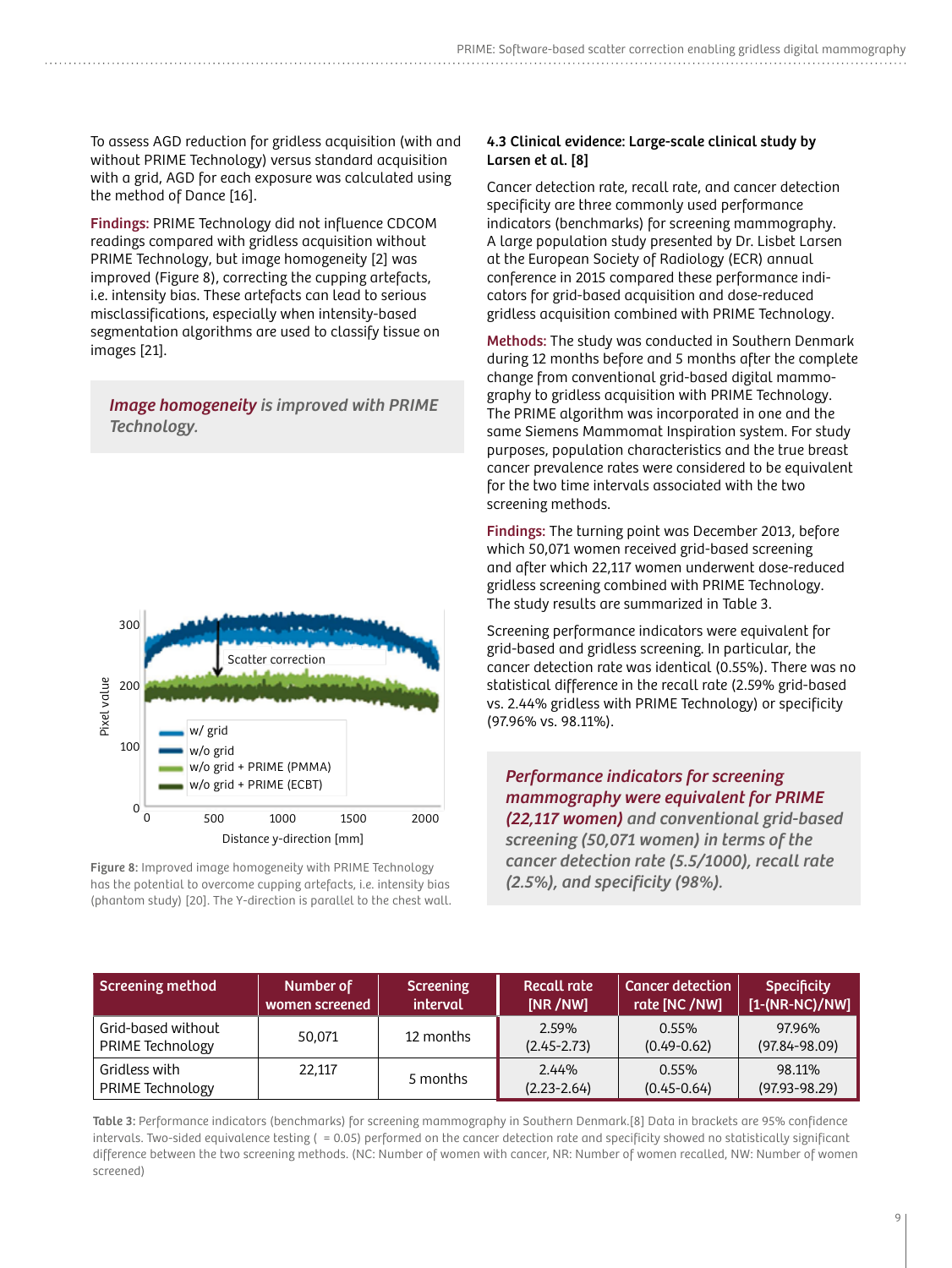### Conclusion

Especially in screening mammography, the radiation dose to the woman should be as low as possible for the required image quality.

An anti-scatter grid usually removes X-ray scattering that would have degraded the image quality, from the final image. This however requires an increase in incident and thus in glandular dose, as part of the primary radiation is removed with the anti-scatter grid and thus doesn't reach the detector.

The Siemens Healthineers PRIME (Progressive Reconstruction Intelligently Minimizing Exposure) algorithm for scatter correction enables gridless image acquisition with uncompromised image quality. Technical and clinical

validation of PRIME Technology showed up to 30% dose reduction in comparison to grid-based acquisition with Mammomat Inspiration, depending on breast thickness. In a large study of 72,188 women, the three commonly used performance indicators for screening mammography (cancer detection rate, recall rate, and cancer detection specificity) were equivalent for gridless dose reduced screening with the PRIME algorithm and conventional grid-based screening.

PRIME is a highly valuable development in digital mammography, enabling a significant dose reduction without compromising image quality or clinical performance.

#### Glossary

| <b>AEC</b>   | Automatic exposure control                        | <b>NW</b>    | Number of women screened                                                  |
|--------------|---------------------------------------------------|--------------|---------------------------------------------------------------------------|
| AGD          | Average glandular dose                            | <b>PMMA</b>  | Polymethylmethacrylate                                                    |
| ALARA        | As low as reasonably achievable                   | <b>PRIME</b> | Progressive Reconstruction Intelligently<br>Minimizing Exposure           |
| <b>CBT</b>   | Compressed breast thickness                       |              |                                                                           |
| <b>CDCOM</b> | Automated readout                                 | PRIME (PMMA) | Calculation using PMMA thickness as<br>input parameter "breast thickness" |
| <b>CDMAM</b> | Contrast detail mammography                       | PRIME (ECBT) | Calculation using ECBT as input<br>parameter "breast thickness"           |
| <b>CNR</b>   | Contrast-to-noise ratio                           |              |                                                                           |
| <b>DICOM</b> | Digital imaging and communications<br>in medicine | <b>SBSC</b>  | Software-based scatter correction                                         |
|              |                                                   | <b>SD</b>    | Standard deviation                                                        |
| <b>ECBT</b>  | Equivalent compressed breast thickness            | <b>SI</b>    | The international system of units                                         |
| <b>FFDM</b>  | Full-field digital mammography                    | VS.          | Versus                                                                    |
| Kerma        | Kinetic energy released per unit mass             | w/           | With (in figures)                                                         |
| NC.          | Number of women with cancer                       | w/o          | Without (in figures)                                                      |
| NR.          | Number of women recalled                          |              |                                                                           |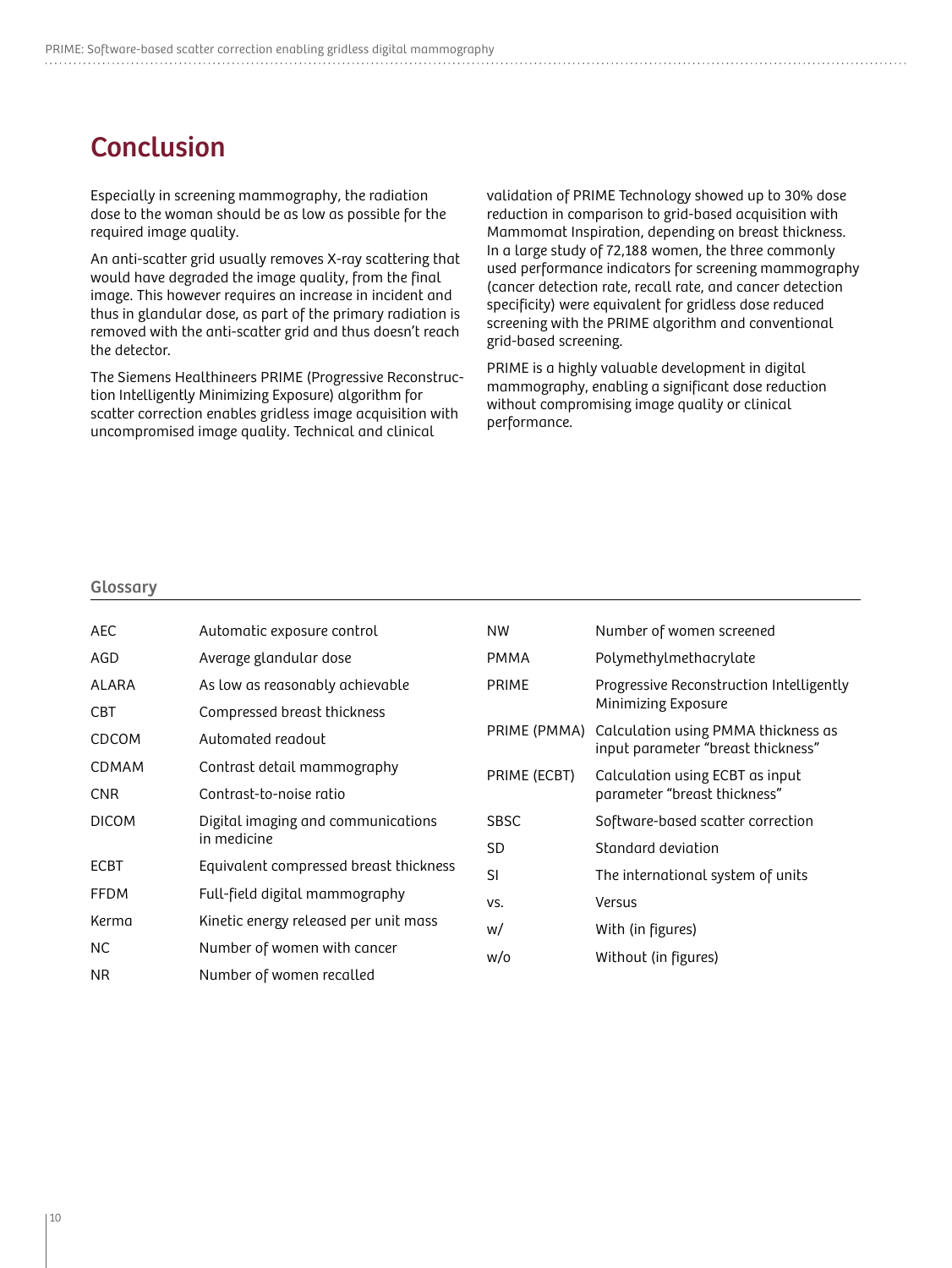#### References

- [1] Bushberg JT, Seibert JA, Leidholdt EM, and Boone JM. The Essential Physics of Medical Imaging, 3rd edition. Lippincott Williams & Wilkins, Philadelphia, USA, 2012.
- [2] Perry N, Broeders M, de Wolf C, Tornberg S, Holland R, von Karsa L, and Puthaar E (editors). European Guidelines for Quality Assurance in Breast Cancer Screening and Diagnosis, 4<sup>th</sup> Edition. Office for official publications of the European communities, Luxembourg, 2006.
- [3] Strudley CJ, Warren LM, and Young KC. Technical evaluation of Siemens Mammomat Inspiration digital breast tomosynthesis system. NHSBSP Equipment Report 1306 (October 2013).
- [4] Strudley CJ, Looney P, Young KC. Technical evaluation of Hologic Selenia Dimensions digital breast tomosynthesis system. NHSBSP Equipment Report 1307 (October 2013).
- [5] Dance DR, Young KC, and van Engen RE. Estimation of mean glandular dose for breast tomosynthesis: factors for use with the UK, European and IAEA breast dosimetry protocols. Physics in Medicine and Biology 2011; 56(2): 453-471.
- [6] Uhlenbrock D and Mertelmeier T. Comparison of anode/filter combinations in digital mammography with respect to average glandular dose. Fortschritte auf dem Gebiet der Röntgenstrahlen und der bildgebenden Verfahren (Fortschr Röntgenstr) 2009; 181: 249-254.
- [7] Bosmans H, Michielsen K, Lemmens K, and Jacobs J. Mean glandular dose survey of 2D mammograms acquired with Siemens MAMMOMAT Inspiration system. Department of Radiology, University Hospital of Leuven. A white paper issued by Siemens, 2011. Available at: http://www.healthcare. siemens.de/mammography/whitepapers
- [8] Larsen LB, Fieselmann A, Pfaff H, and Mertelmeier T. Performance of gridless digital mammography acquisition technique for breast screening: analysis of 22117 examinations. Presentation at ECR 2015. Abstract B-1025 (SS 1082).
- [9] Salvagnini E, Bosmans H, Struelens L, and Marshall NW. Quantification of scattered radiation in projection mammography: four practical methods compared. Medical Physics 2012; 39(6): 3167-3180.
- [10] Baydush AH and Floyd CE. Improved image quality in digital mammography with image processing. Medical Physics 2000; 27(7): 1503-1508.
- [11] Nykanen K and Siltanen S. X-ray scattering in full-field digital mammography. Medical Physics 2003; 30(7): 1864-1873.
- [12] Tromans CE, Cocker M, and Brady SM. Digital scatter removal for mammography and tomosynthesis image acquisition. In: Proceedings of the 11th International Workshop on Digital Mammography (IWDM); 2012: 7361, 260-267.
- [13] Fieselmann A, Fischer D, Hilal G, Dennerlein F, Mertelmeier T, and Uhlenbrock D. Full-field digital mammography with gridless acquisition and software-based scatter correction: investigation of dose saving and image quality. In: Proceedings of SPIE Medical Imaging 2013: Physics of Medical Imaging 2013; 8668: 86685Y. doi:10.1117/12.2007490
- [14] Ruhrnschopf E-P and Klingenbeck K. A general framework and review of scatter correction methods in x-ray cone-beam computerized tomography. Part 1: scatter compensation approaches. Medical Physics 2011; 38(7): 4296-4311.
- [15] Ruhrnschopf E-P and Klingenbeck K. A general framework and review of scatter correction methods in x-ray cone-beam computerized tomography. Part 1: scatter estimation approaches. Medical Physics 2011; 38(9): 5186-5199.
- [16] Dance DR, Young KC, and van Engen RE. Further factors for the estimation of mean glandular dose using the United Kingdom, European and IAEA breast dosimetry protocols. Physics in Medicine and Biology 2009; 54(14): 4361-4372.
- [17] Young KC, Alsager A, Oduko JM, Bosmans H, Verbrugge B, Geertse T, and van Engen R. Evaluation of software for reading images of the CDMAM test object to assess digital mammography systems. In: Proceedings SPIE Medical Imaging 2008: Physics of Medical Imaging 2008; 6913: 69131C.
- [18] Mertelmeier T and Bernhardt P. Scatter in digital mammography: antiscatter grid versus slot-scanning. In: Proceedings of SPIE Medical Imaging 2005: Physics of Medical Imaging 2005; 5745: 299-306.
- [19] Zanca F, Jacobs J, Ongeval CV, Claus F, Celis V, Geniets C, Provost V, Pauwels H, Marchal G, and Bosmans H. Evaluation of clinical image processing algorithms used in digital mammography. Medical Physics 2009; 36(3): 765-775.
- [20] Binst J, Sterckx B, Bemelmans F, Cockmartin L, Van Peteghem N, Marshall N, and Bosmans H. Evaluation of automated CDMAM readings for non-standard CDMAM imaging conditions: gridless acquisitions and scatter correction. Radiation Protection Dosimetry 2015; 165(1-4): 350-353.
- [21] Yang X, Wu S, Sechopoulos I, and Fei B. Cupping artifact correction and automated classification for high-resolution dedicated breast CT images. Medical Physics 2012; 39(10): 6397-6406.